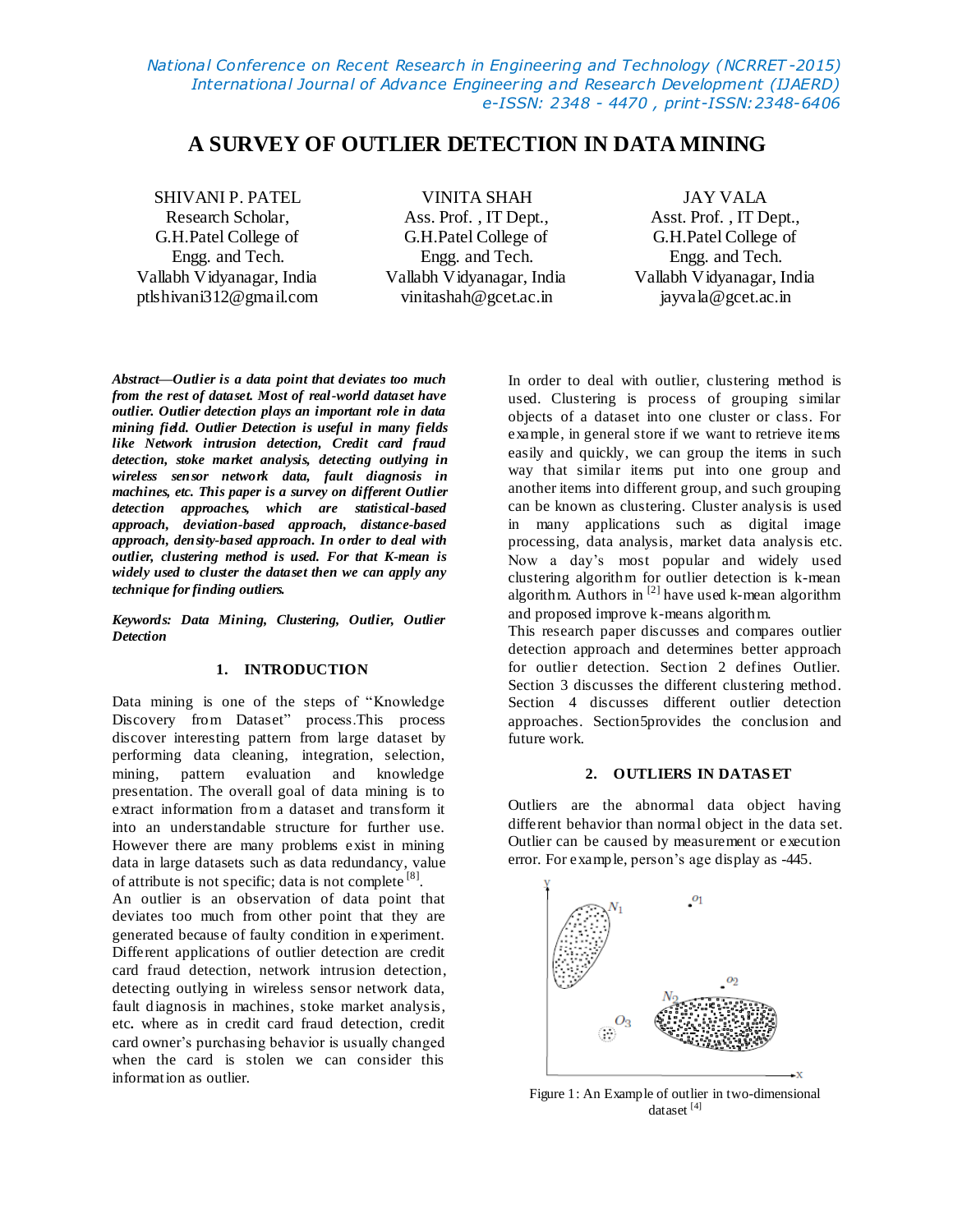Figure 1 illustrates outlier in two-dimensional data set. The dataset is grouped into three regions, N1, N2 and O3. In which most of data point are lies in two regions N1 and N2, and point that are far away from these region such as O1, O2, and data point in regions O3 are consider as Outlier<sup>[4]</sup>. Authors in<sup>[3]</sup> discuss different algorithm proposed by different researchers for detecting outliers.

# **3. CLUSTERING**

Clustering is process of grouping similar objects in the same cluster. Clustering is one of the well-known techniques with successful application on large domain for finding patterns. The major clustering methods are: Partitioning method, Hierarchical method, Density-based method, Grid-based method, Model-based method [1].

*3.1 Partitioning method:* Construct a partition of a dataset D of n objects into a set of k clusters. Partition based algorithm are k-means andk-medoids. In k-means each cluster are represented by the center of the cluster. The variant of k-means algorithm is kmodes, which cluster categorical data by replacing mean of cluster with modes. K-medoids algorithms are PAM, CLARA, and CLARANS in which each cluster is represented by one of the object in the cluster. Authors in  $\begin{bmatrix} 5 \end{bmatrix}$  have used partitioning clustering algorithm for detecting outliers.

*3.2 Hierarchical method:* Create a hierarchical decomposition of the set of data using some criteria. Hierarchical method is classified into agglomerative or divisive depending on whether hierarchy is formed in top-down or bottom-up form. Agglomerative is bottom-up strategy that merge cluster into larger cluster until all object are into one cluster or until some condition for termination are satisfied. Divisive is top-down strategy and is reverse of agglomerative which subdivide the cluster into small cluster.For given input set S,the goal is to produce hierarchies in which nodes represent subset of S. This method form tree structure of cluster. Each level of the tree represents a partition of input data into several cluster or group. Hierarchical clustering algorithm are BIRCH (Balance Iterative Reducing and Clustering using Hierarchies), CURE (Cluster Using Representatives). Strength of this method is no need to assume or define number of cluster initially.

*3.3 Density-based method:* Most of the partition based clustering methods are based on distance. Distance based method deal with only sphericalshaped cluster and difficult for arbitrary shapes. Density based method use connectivity and density function to make cluster. Density-based algorithm is DBSCAN (Density-Based Spatial Clustering of Application with Noise). This algorithm is used to discover cluster of arbitrary shapes.

*3.4 Grid-Based Method:* Assign object to the appropriate grid cell and compute the density of each cell. Eliminate cells, whose density is below a certain threshold. Advantages of this method are fast processing, independent of the number of data object and there is no need of distance computation.This method is depends on number of cells. Grid-based algorithms are STING (Statistical Information Grid approach) and CLIQUE (Clustering in Quest).

*3.5 Model-Based Method:* Model-based methods hypothesize a model for each of the cluster and find the best fit of the data to the given model $[1]$ . Modelbased method is EM (Expectation-Maximization).

The Choice of clustering algorithm depends on the type of dataset and application.

# **4. OUTLIER DETECTION APPROACH**

In this section we discuss different outlier detection approaches. These can be categorized into: Statistical Distribution-Based approach, Distance-based approach, Deviation-based approach, density-based approach  $^{[1] [8]}$ .

*4.1 Statistical distribution-based Outlier detection:*  This approach assumes a distribution or probability model of given dataset and identifies outlier by using discordancy test <sup>[1]</sup>. Discordancy test depends on data distribution, distribution parameter and number of expected outlier. There are certain kinds of statistical distribution such as Gaussian. In which parameters are computed by assuming all data point have been generated by statistical distribution such as mean and standard deviation. Outlier is the point that has low probability to be generated by overall distribution. Disadvantage of this approach are most tests are for single attribute and require the knowledge about data distribution parameter.



Figure 2: Outlier Detection Approaches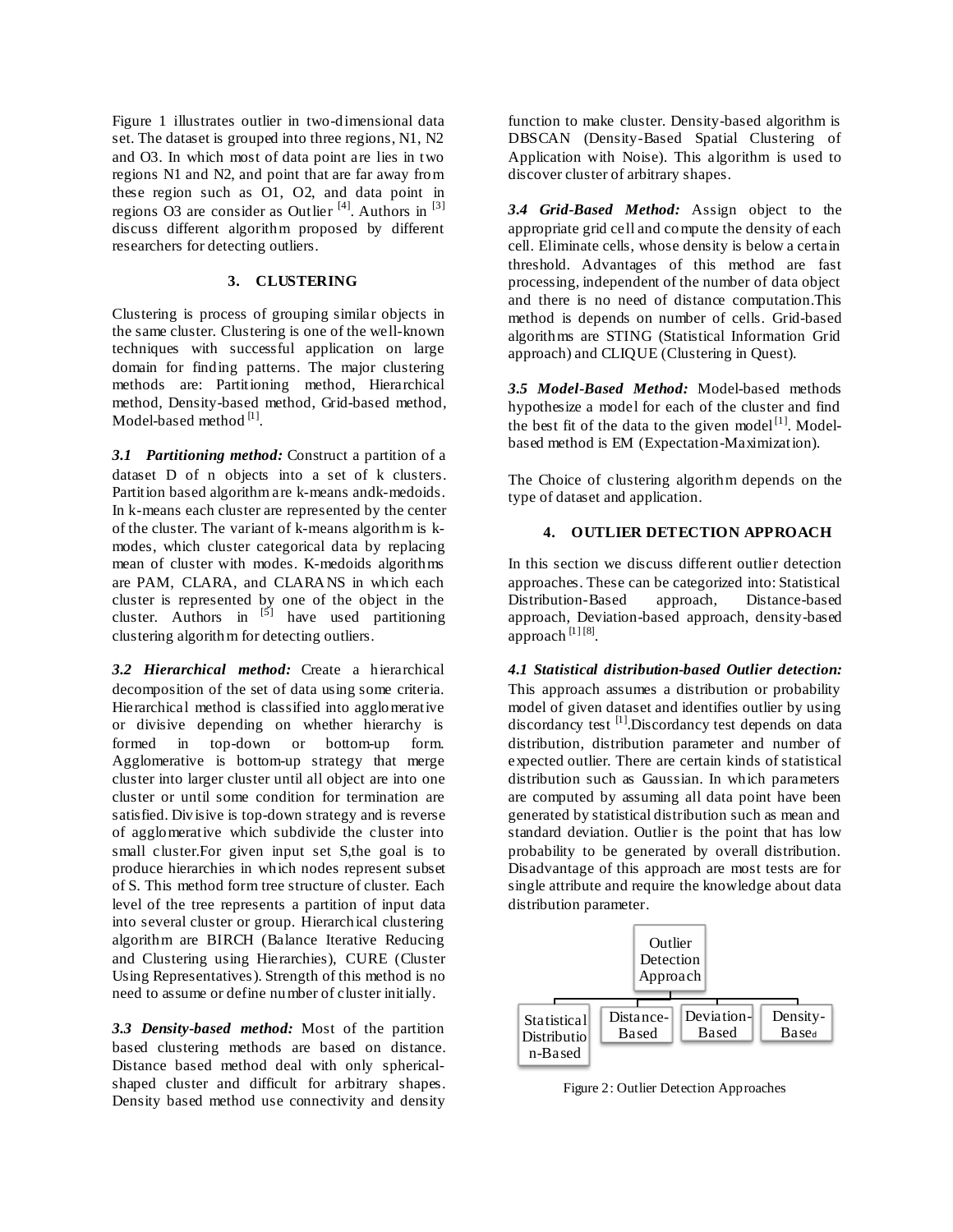*4.2 Distance-based Outlier detection:*This approach introduces to overcome the main disadvantage of previous statistical approach, which is this approach work with multi-dimensional analysis. A distance based outlier can be define as, An object *o*, in the dataset, *D*, is a distance-based outlier with parameters *pct* and *dmin*, that is, a *DB (pct, dmin)* outlier, if at least a fraction, *pct*, of the object in *D* lie at a distance greater than *dmin* from o [1] .To find Distance between point with its neighbor, the different dissimilarity measure used are *Euclidean distance, cosine distance, city block distance*, etc. Authors in  $\begin{bmatrix} 6 \end{bmatrix}$ , used k-means algorithm to form cluster and distance-based outlier detection approach to detect outliers. They use Euclidean distance for dissimilarity measure [6],

$$
d_{rs}^{2} = (x_{r} - x_{s})(x_{r} - x_{s})'
$$
  
Where,  

$$
\overline{x_{r}} = \frac{1}{n} \sum_{j} x_{rj}
$$
  
And
$$
\overline{x_{s}} = \frac{1}{n} \sum_{j} x_{sj}
$$

Authors in  $[9]$  proposed k-means algorithm to cluster the dataset and use local distance-based outlier factor (LDOF) to detect outlier.

*4.3 Deviation-based Outlier Detection:* This approach identifies outlier by observing main characteristics of object in data set. The object that deviates too much from these feature are consider as outliers. Two technique used for deviation-based outlier detection are sequential exception technique and OLAP data cube technique. Sequential exception technique selects the sequence of subsets from the set for analysis and determines dissimilarity difference for each subset according to the previous subset in the sequence. OLAP data cube technique uses data cube to identify regions of anomalies in large multidimensional data<sup>[1]</sup>.

*4.4 Density-based Outlier Detection:* Distance-based outlier detection approach have problem with different densities. The basic idea of this approach compares the density around point with the density around its local neighbors. The relative density of a point compared to its neighbors is computed as an outlier score. The density around a normal data object is similar to the density around its neighbors. The density around an outlier is different to the density around its neighbors. To define Local Outlier Factor (LOF), we need the concept of *k*-distance, *k-* distance neighborhood, reach ability distance, and local reach ability density [1]. K-nearest neighborhood distance of object *p*, is denoted by N*k* $distance (p)(p)$  from this we get  $N_{minpts}(p)$ . The reach ability distance of an object *p* with respect to object *0*, is define as *reach\_distminpts(p,o)=max{MinPtsdistance(o),d(p,o)}.* Local reach ability distance (lrd) of point p,inverse of the average reach-dists of the kNNs of  $p^{[1]}$ ,

$$
lrd(p) = \frac{|Nminpt(p)|}{\sum_{o \in Nminpt(p)} real} ... (1)
$$

And Local Outlier Factor (LOF) of *p,* average ratio of neighbors of *p* and lrd of  $p^{[1]}$ ,

$$
LOF(p) = \frac{\sum_{o \in Nminpt} \binom{lrd (o)}{lpd (p)}}{|Nminpt (p)|} \dots (2)
$$

We can determine whether a point p is a local outlier based on the computation of *LOFMinPts(p)*.

Authors in  $^{[7]}$  have used density-based outlier detection approach. They first apply density-based approach to remove noise data and then apply kmeans to cluster data.

## **5. CONCLUS ION**

This paper discusses about the concept of outlier. Then we discuss different method used for clustering the dataset. We conclude that k-mean algorithm is most widely used for clustering the dataset. Next, this paper alsodescribes and compares different approaches of outlier detection which are statistical approach, distance-based approach, density-based approach, deviation-based approach. Most of researchers use distance based approach and density based approach to detect the outlier. So, in future we can combine two or more approaches to get more accuracy for detecting outliers.

#### **REFERENCES**

- [1] Data mining Concepts and Techniques; Jiawei Han and Micheline Kamber; Morgan kaufmann publishers.
- [2] Juntao Wang, Xiaolong Su, "*An improved K-Means clustering algorithm*", 2011, IEEE, pp.44-46
- [3] Janpreet Singh, Shruti Aggarwal, "*Survey on Outlier Detection in Data Mining*", International Journal of Computer Application, (0975 – 8887) Volume 67– No.19,April 2013
- [4] Karanjit Singh and Dr. Shuchita Upadhyaya, "Outlier Detection: Applications And Techniques", International Journal of Computer Science Issues, Vol. 9, Issue 1, No 3, January 2012,pp.307-323